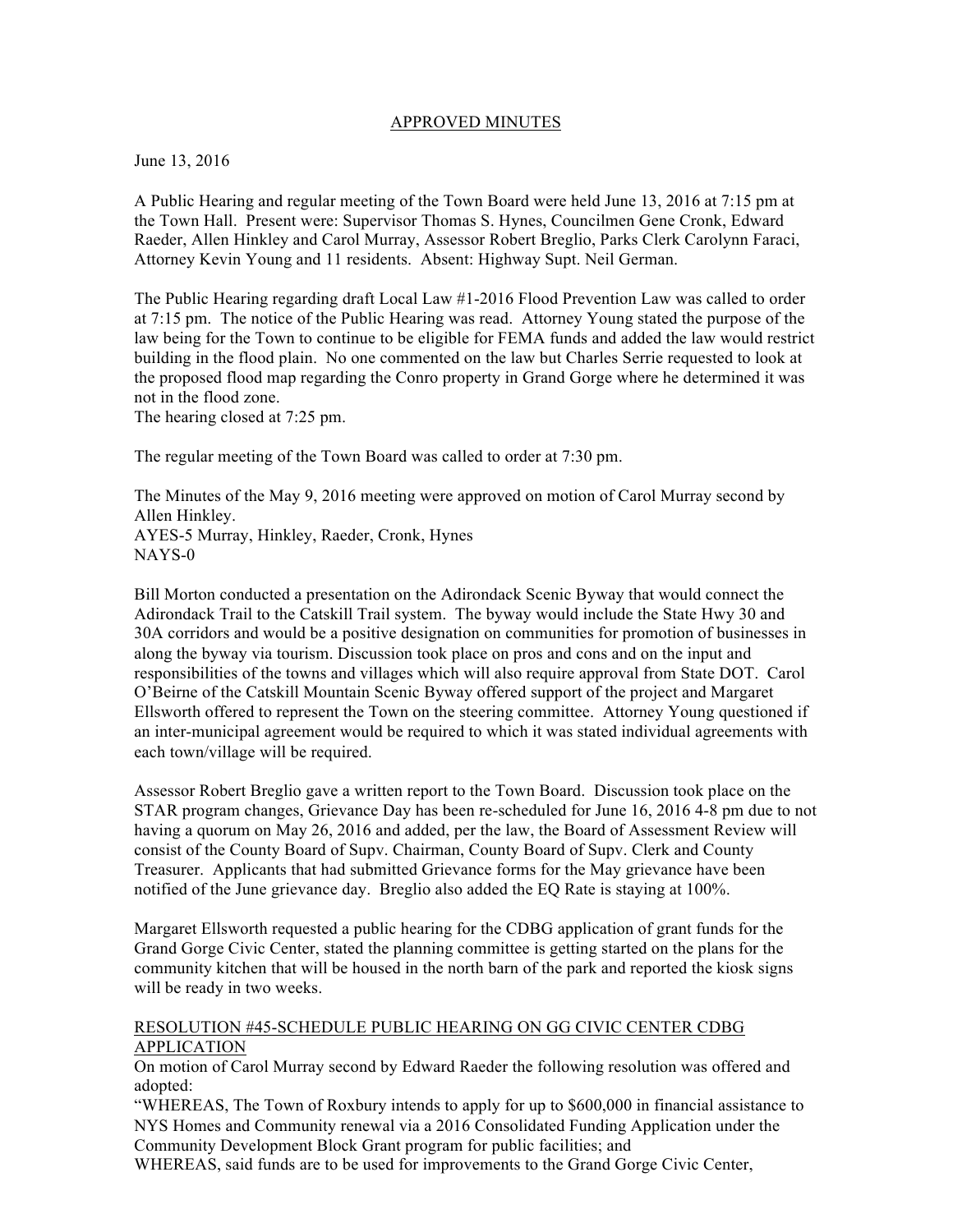NOW, THEREFORE BE IT RESOLVED, The town of Roxbury authorizes the MARK Project to apply for up to \$600,000 in financial assistance to NYS Homes and Community renewal via a 2016 Consolidated Funding Application under the Community Development Block Grant program for public facilities, with funds to be used for improvements to the Grand Gorge Civic Center; and BE IT FURTHER RESOLVED a public hearing is called for July 11, 2016, at 7:15 at the Roxbury Town Hall to solicit public comment and input to this application process." AYES-5 Murray, Raeder, Hinkley, Cronk, Hynes NAYS-0

Parks Clerk Carolynn Faraci reported the dollhouse windows are in Oneonta being repaired and the park building is booked through the beginning of August.

Cherie Serrie questioned why the Conro property was not taken out of the hamlet designation. It was stated because it is a large parcel in the center of the hamlet.

Richard Davis of the Grand Gorge Community Action Group (GGCAG) requested Town Board support for an application for grant funds to purchase additional chairs and tables for the Civic Center as it is being used more. The Town Board had no objections and suggested he speak with Peg Ellsworth for grant information. He also stated the group has discussed having a carnival on the ball field. The Town Board expressed concerns with noise, lights, parking, emergency vehicle access, etc. and requested more information from the group. Davis also commented how nice the field has been taken care of. The Town will be removing the excess dirt and old soccer goals.

Supv. Hynes stated the water leak on Ridge Rd. Spur has been repaired and is at the cost of the District as it was at the main.

Steve Cammer is to begin work at the Transfer Station on July 12th after the noon closing so it will be closed on Wednesday July 13<sup>th</sup> as well. Councilman Hinkley will contact B&B Construction to see if they can do the concrete work at the same time.

Highway Supt. Neil German was absent but requested that he sell some highway equipment on an auction site and requested approval to dispose of the old refrigerator at the garage.

RESOLUTION #46 – LIST HIGHWAY EQUIPMENT TO SELL ON AUCTION SITE On motion of Allen Hinkley second by Gene Cronk the following resolution was offered and approved:

"RESOLVED, the Town Board authorizes the Highway Supt. to list the following equipment for sale on the Auctions International site: 2001 Ford F550 pickup, 2004 Chevrolet 3500 pickup, 1979 International Dump Truck and Lincoln welder."

AYES-5 Hinkley, Cronk, Raeder, Murray, Hynes NAYS-0

On motion of Edward Raeder second by Allen Hinkley the Town Board approved the disposal of the GE Refrigerator at the Highway Garage as it does not work. AYES-5 Raeder, Hinkley, Cronk, Murray, Hynes NAYS-0

A letter was received from Patricia Keith regarding a violation received from the Building Inspector. The matter will be discussed when the Building Inspector is present.

On motion of Allen Hinkley second by Carol Murray the Town Board approved the Town Clerk's monthly report for May 2016 in the amount of \$2,724.64 (Town Clerk \$464.64 and Building Permits \$2,260.00) AYES-5 Hinkley, Murray, Cronk, Raeder, Hynes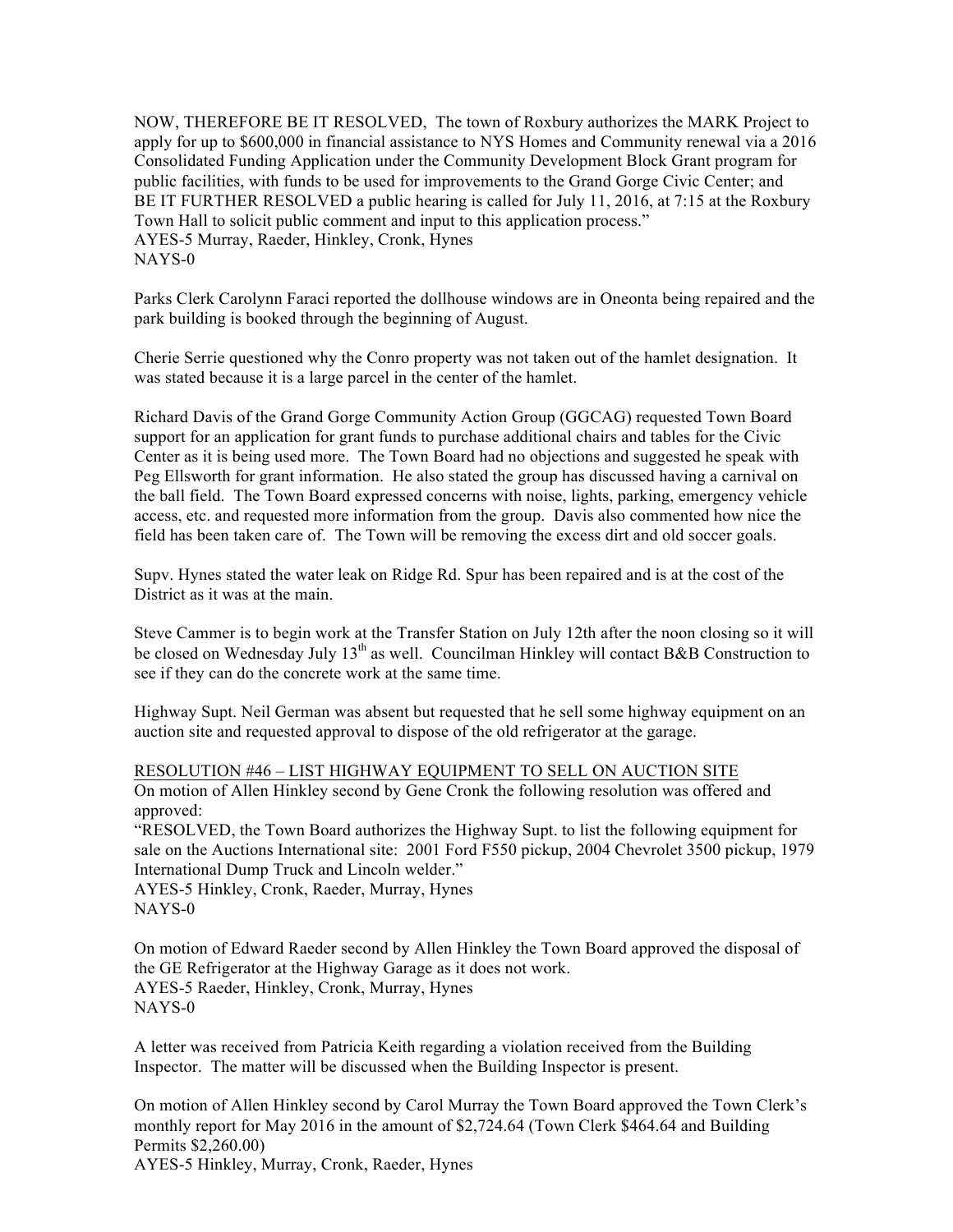NAYS-0

On motion of Gene Cronk second by Edward Raeder the Town Board approved the Supervisor's monthly report for April 2016. AYES-5 Cronk, Raeder, Hinkley, Murray, Hynes NAYS-0

On motion of Allen Hinkley se4cond by Gene Cronk the Town Board approved the Assessor's monthly report for May 2016. AYES-5 Hinkley, Cronk, Raeder, Murray, Hynes NAYS-0

On motion of Allen Hinkley second by Gene Cronk the Town Board approved the Building Inspector's monthly report for May 2016. AYES-Hinkley, Cronk, Raeder, Murray, Hynes NAYS-0

On motion of Edward Raeder second by Carol Murray the Town Board approved the monthly water receipts report for May 2016 in the following amounts: Denver \$790.02, Grand Gorge \$493.90 and Roxbury \$612.33. AYES-5 Raeder, Murray, Cronk, Hinkley, Hynes NAYS-0

On motion of Allen Hinkley second by Carol Murray the Town Board approved the Justice Court monthly report for February 2016 in the amount of \$3,389.00. AYES-5 Hinkley, Murray, Cronk, Raeder, Hynes NAYS-0

No final report was received from the Tax Collector.

Discussion took place on the proposed draft flood maps. Attorney Young reiterated the Town must adopt them to remain in the FEMA flood program for funds.

RESOLUTION #47- RESOLUTION OF THE TOWN BOARD OF THE TOWN OF ROXBURY DETERMINING THAT THERE ARE NO ADVERSE IMPACTS ON THE ENVIRONMENT FROM ADOPTION OF THE FLOOD DAMAGE PREVENTION LAW

On motion of Allen Hinkley second by Gene Cronk the following resolution was offered and adopted:

WHEREAS, the Town Board is adopting a local law that repeals and supersedes Local Law No. 1 of the year 2012 entitled "Flood Damage Prevention" in order to maintain the community's

eligibility to participate in the National Flood Insurance Program ("NFIP");

WHEREAS, the possible environmental impacts of the adoption of this Law have been considered by the Town Board;

NOWTHEREFORE BE IT RESOLVED, that the Town Board has determined that the adoption of new local law entitled "Flood Damage Prevention Law" will not have significant adverse impacts on the environment; and

WHEREUPON, the Resolution was put to a vote and recorded as follows:

AYES-5 Hinkley, Cronk, Raeder, Murray, Hynes

NAYS-0

RESOLUTION #48-RESOLUTION OF THE TOWN BOARD OF THE TOWN OF ROXBURY ADOPTING LOCAL LAW #1-2016 FLOOD DAMAGE PREVENTION LAW

"In the Matter of the Adoption of Local Law No. 1 of 2016 entitled "Flood Damage Prevention Law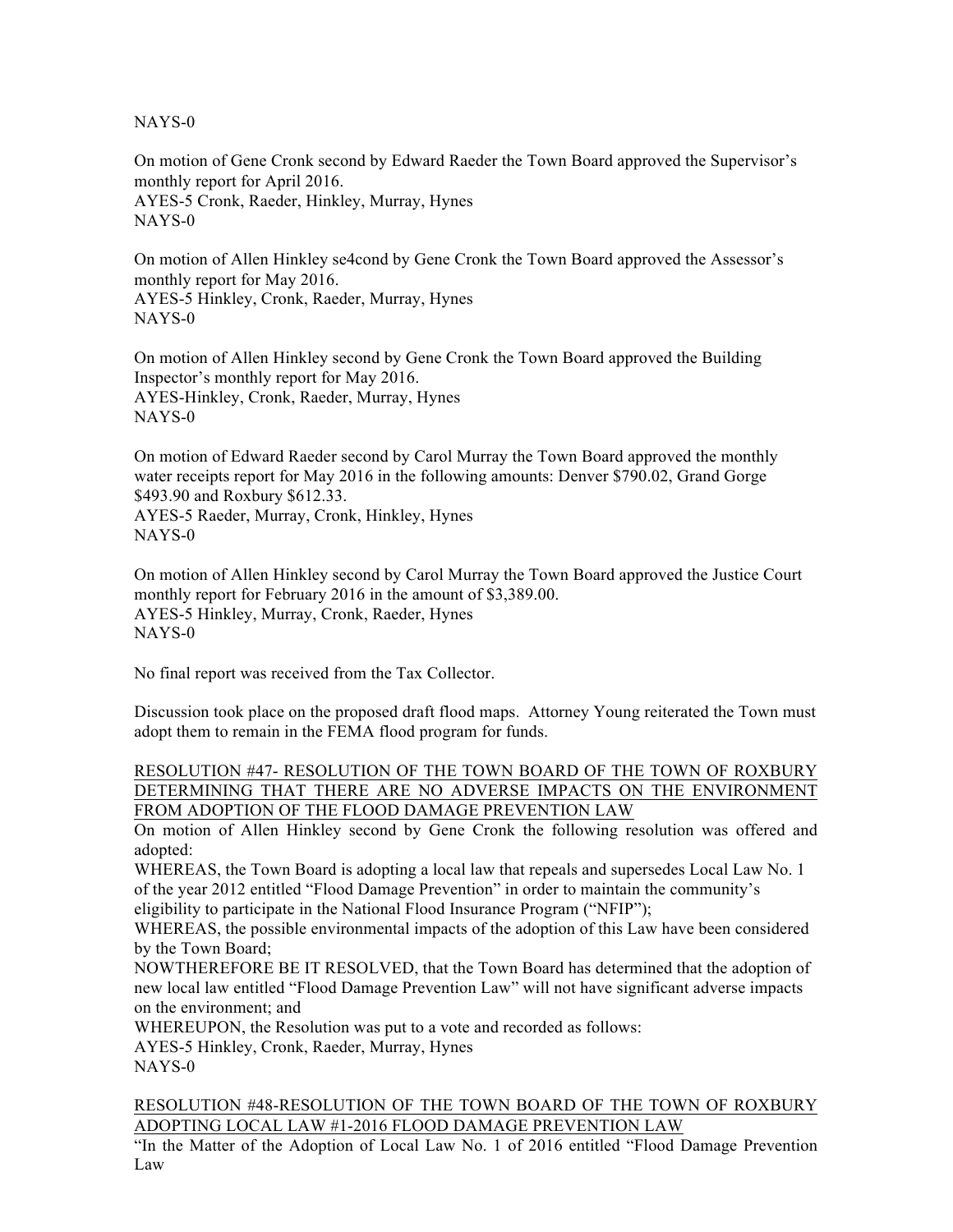WHEREAS, the Town Board has reviewed and considered the proposed Local Law No. 1 of 2016; WHEREAS, the Local Law was presented to the Town Board at least 10 days prior to the Town Board meeting on June 13, 2016;

WHEREAS, the Town Board adopted a resolution on May 9, 2016 scheduling a public hearing on the proposed Local Law No. 1 of 2016;

WHEREAS, the public hearing was properly noticed in the Town's official newspaper on May 25, 2016;

WHEREAS, the public hearing on the proposed Local Law was held on June 13, 2016 at the Town Hall;

WHEREAS, the Town Board reviewed and considered all public comments received on the proposed Local Law;

WHEREAS, the proposed Local Law was on file for inspection at the Town Clerk's office prior to the hearing and during the public review process;

WHEREAS, the proposed Local Law maintains the Town's eligibility to participate in the National Flood Insurance Program ("NFIP") and serves to strengthen and protect the Town's environmental resources, public safety, health and welfare;

WHEREAS, the Town Board has caused to be prepared a Short Environmental Assessment Form (EAF) pursuant to the mandates for the State Environmental Quality Review Act (ECL Article 8 and 6 NYCRR Part 617) for the proposed adoption of Local Law No. 1 of 2016;

WHEREAS, the Town board has duly considered the contents of the EAF for the adoption of Local Law No. 1 of 2016 and completed Parts 2 and 3 thereof;

WHEREAS, the Town Board has identified the relevant areas of environmental inquiry and taken a hard look at them for the adoption of the proposed Local Law No. 1 of 2016; and

WHEREAS, the Town Board has issued a negative declaration under SEQRA for the adoption of the proposed Local Law No. 1 of 2016 thereby complying with the mandates of the State Environmental Quality Review Act.

NOW THEREFORE, BE IT RESOLVED AS FOLLOWS BY THE TOWN BOARD OF ROXBURY, DELAWARE COUNTY, NEW YORK:

THAT THE Town Board of the Town of Roxbury hereby determines that proposed Local Law No. 1 of 2016, attached hereto and made a part hereof, is hereby adopted as a Local Law entitled "Flood Damage Prevention Law"; and

IT IS FURTHER RESOLVED, that the Town Clerk and the Attorney for the Town are hereby directed to take such actions as are necessary to implement this resolution and effect adoption of the Local Law."

Town Board Member Carol Murray so moved; Town Board Member Edward Raeder Seconded, and the Town Board voted as follows:

AYES-5 Murray, Raeder, Cronk, Hinkley, Hynes NAYS-0

## RESOLUTION #49-TRANSFER GOOD NEIGHBOR FUNDS TO GENERAL FUND

On motion of Allen Hinkley second by Edward Raeder the following resolution was offered and adopted:

"RESOLVED, the Town Board approves the transfer of \$15,101.55 from Good Neighbor Fund to General Fund to cover highway generator costs."

AYES-5 Hinkley, Raeder, Cronk, Murray, Hynes NAYS-0

## RESOLUTION #50-TRANSFER HWY FUNDS TO HWY EQUIPMENT RESERVE

On motion of Edward Raeder second by Carol Murray the following resolution was offered and adopted:

"RESOLVED, the Town Board approves the transfer of \$50,000 from the Highway Fund to the Highway Equipment Reserve Fund."

AYES-5 Raeder, Murray, Cronk, Hinkley, Hynes

NAYS-0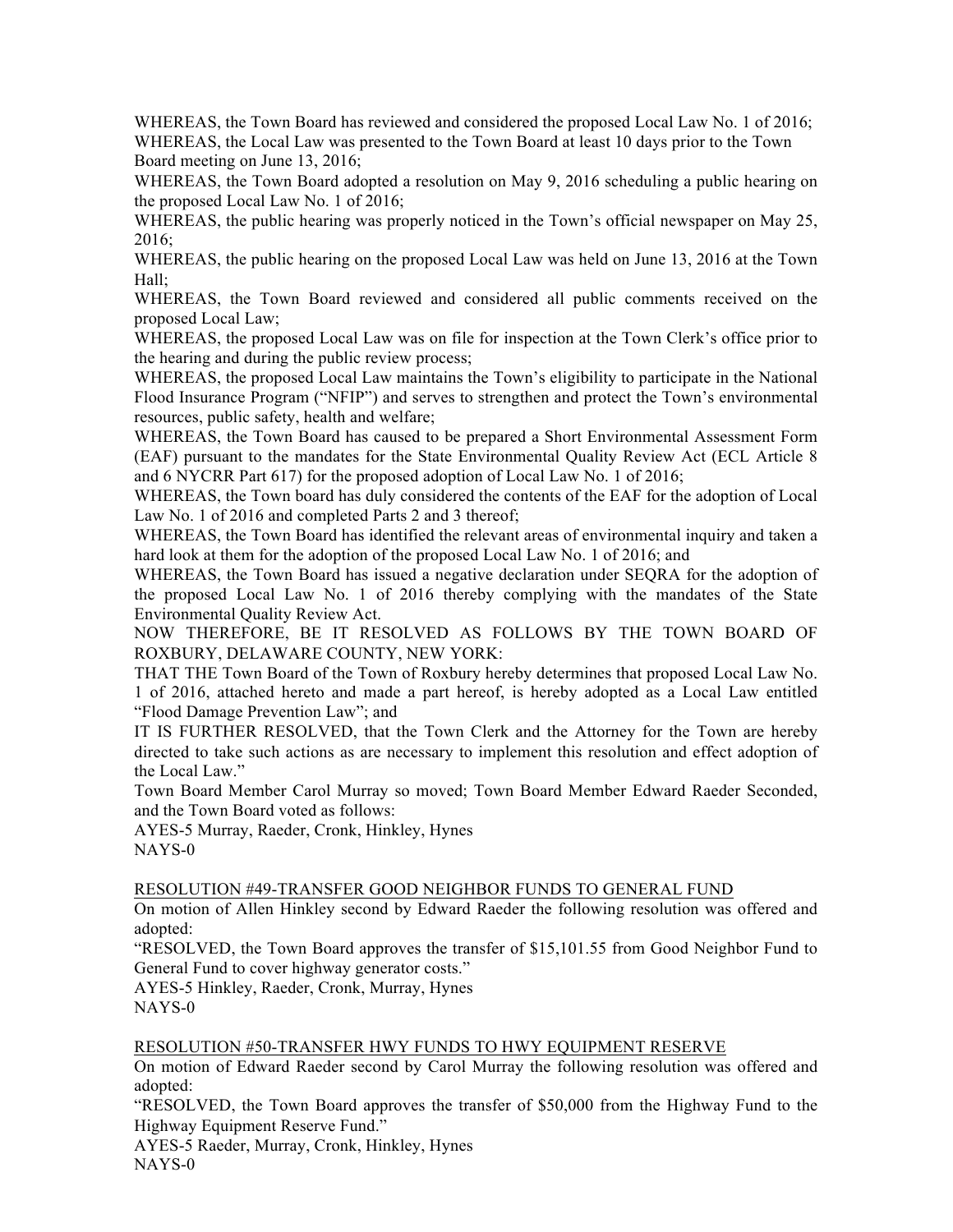# RESOLUTION #51-TRANSFER HIGHWAY EQUIPMENT RESERVE FUNDS TO HIGHWAY FUND

On motion of Allen Hinkley second by Gene Cronk the following resolution was offered and adopted:

"RESOLVED, the Town Board approves the transfer of \$47,062.50 from the Highway Equipment Reserve Fund to the Highway Fund towards one half of the cost of the new 2016 Ford F550 with dump body and plow."

AYES-5 Hinkley, Cronk, Raeder, Murray, Hynes NAYS-0

#### RESOLUTION #52-BOARD OF ASSESSMENT REVIEW PAY

On motion of Carol Murray second by Edward Raeder the following resolution was offered and adopted:

"WHEREAS, the Board of Assessment Review is currently paid on payroll;

NOW, THEREFORE BE IT RESOLVED, the Town Board approves changing the Board of Assessment Review pay from payroll to contractual by voucher effective 1/1/2017."

AYES-5 Murray, Raeder, Cronk, Hinkley, Hynes

NAYS-0

RESOLUTION #53-BUTLER HIRED TO TRANSFER STATION

On motion of Gene Cronk second by Edward Raeder the following resolution was offered and adopted:

"WHEREAS, the Transfer Station is short on help due to health issues;

BE IT RESOLVED, the Town Board hires Ronald Butler retroactive to May 25, 2016 as extra help to fill in at the Transfer Station as Manager or Laborer as needed; and

BE IT FURTHER RESOLVED, the rate of pay shall be reflective of Manager \$17.53/hr or Laborer \$11.80/hr."

AYES-5 Cronk, Raeder, Hinkley, Murray, Hynes NAYS-0

The Annual Water Quality Reports for the year 2015 for Denver, Grand Gorge and Roxbury Water Districts have been mailed to all customers and a copy of each is on file at the Town Clerk's Office.

Attorney Young stated he is still waiting for a written response from NYC DEP regarding Grand Gorge Tire sewer hookup. CWC will pay 75% of the cost and the Town has requested that NYCDEP pay 25%.

Supervisor Hynes stated a new vehicle for the Constable is available in Binghamton. The lights and radio will need to be installed.

#### RESOLUTION #54-PURCHASE NEW CONSTABLE VEHICLE

On motion of Allen Hinkley second by Edward Raeder the following resolution was offered and adopted:

"RESOLVED, the Town Board approves the purchase of a 2016 Chevrolet Tahoe as a Constable Vehicle on State bid from Matthews Auto at a cost of \$39,199.89; and

BE IT FURTHER RESOLVED, per the 2016 Town Budget, the Town Board directs the Town Clerk to request NYCDEP approval to use Good Neighbor Funds in the amount of \$32,000 towards the cost of the vehicle; and

BE IT FURTHER RESOLVED, per the 2016 Town Budget, and upon approval from NYC DEP to use \$32,000 from Good Neighbor Fund, approves the transfer of same from Good Neighbor Fund to General Fund."

AYES-5 Hinkley, Raeder, Cronk, Murray, Hynes